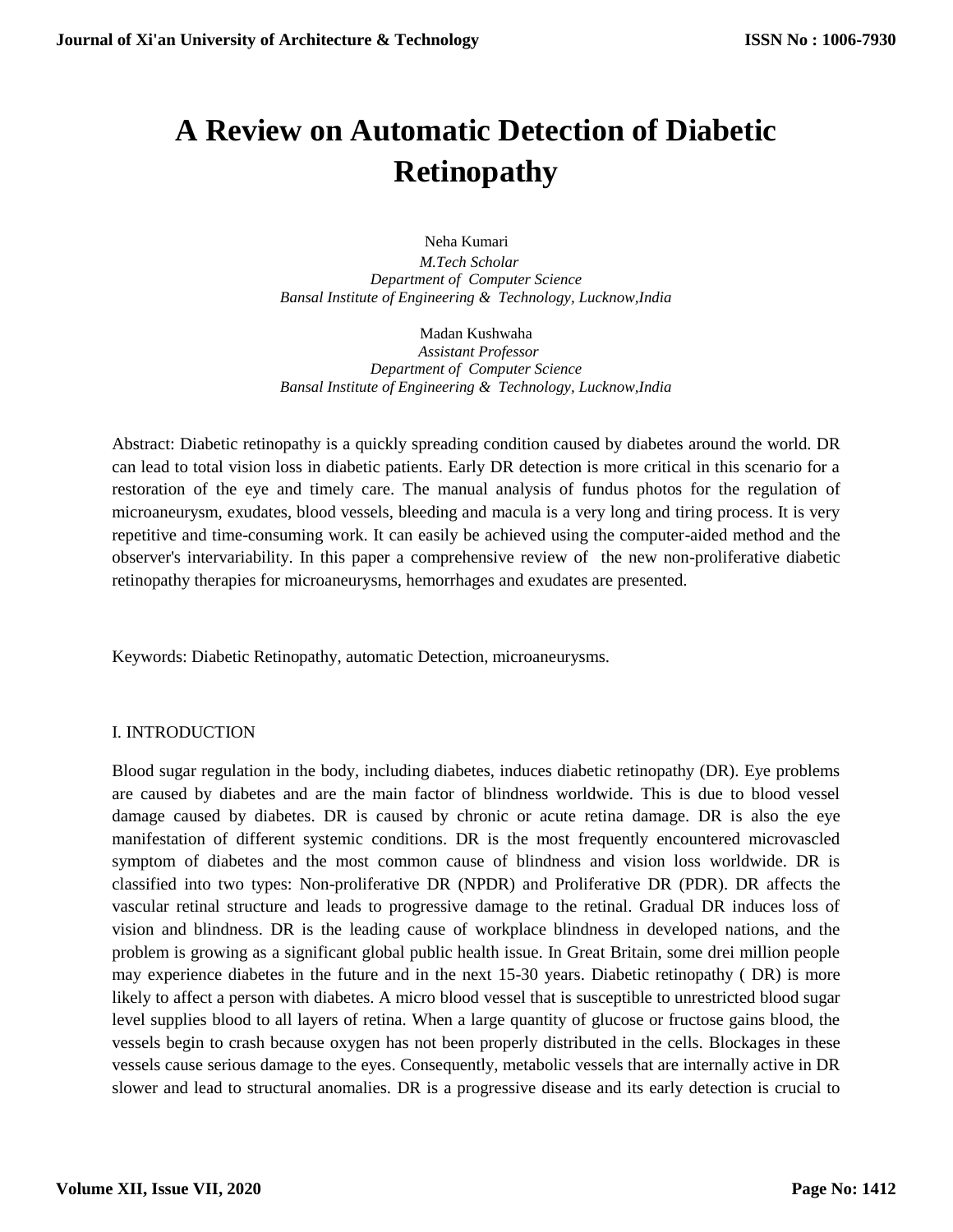saving a vision of the patient; regular screening is necessary. An automated DR screening system can help to reduce the chances of total blindness due to DR and reduce ophthalmologist workload. The DR screening system is designed to differentiate a retina from a normal retina with potential DR. Microaneurysms (MAs) result in abnormal sugar levels in retinal blood vessels. MA is an early sign of diabetes retinopathy, which can be regarded as a fundamental element of DR. MA is almost oval in shape and dark in color and tiny in scale. Later on, abnormal blood retinal vessels can split into the form of a retinal neovascular network. Retina. Diabetic retinopathy also contains certain other anomalies, including spotting of cotton wool, bleeding, exudates leading to non reversible blindness and impaired vision.

This paper looks at automated systems for DR detection. In order to evaluate its causes and effects on the human body, this review is structured as follows: first of all we talk about the diseasing behind them. We focus on the impact of diabetes on the eye following the aims of this article. This leads to features like blood flow field, workouts, hemorrhages, microaneurysms and textures. Such technologies are used to automatically identify DRs. They reviewed several automated detection systems documented in the scientific literature for automatic detection of DR stages.

## II. DIABETES

Diabetes mellitus is a chronic, systemic condition that affects our lives. Hormones insulin are not properly secreted or controlled in people with diabetes. This contributes to an unexpected rise in blood glucose. A elevated level of glucose causes damage to the blood vessels over time, particularly in the retina. DR has an effect on the retina, which is a thin layer of tissue; this damage contributes to an eye condition called DR. The width of the inner portion of the eye is around 0.5 mm. The entire retina is a spherical disk with a diameter between 30 and 40 mm. The optical disks have a diameter of 3 to 4 mm. Figure 1.1 displays a healthy picture of the retina obtained using a fundus camera.

Due to the elevated blood glucose level that leaks blood and fluid into the retina, the vascular walls are impaired. The leakage due to high glucose levels can have a detrimental impact on the system and causes some clinical characteristics in the retina, listed briefly below. During the early stage of diabetic retinopathy, there are no noticeable signs. But, in the latter stage of DR, the signs are blurred vision, swellings and sudden vision loss.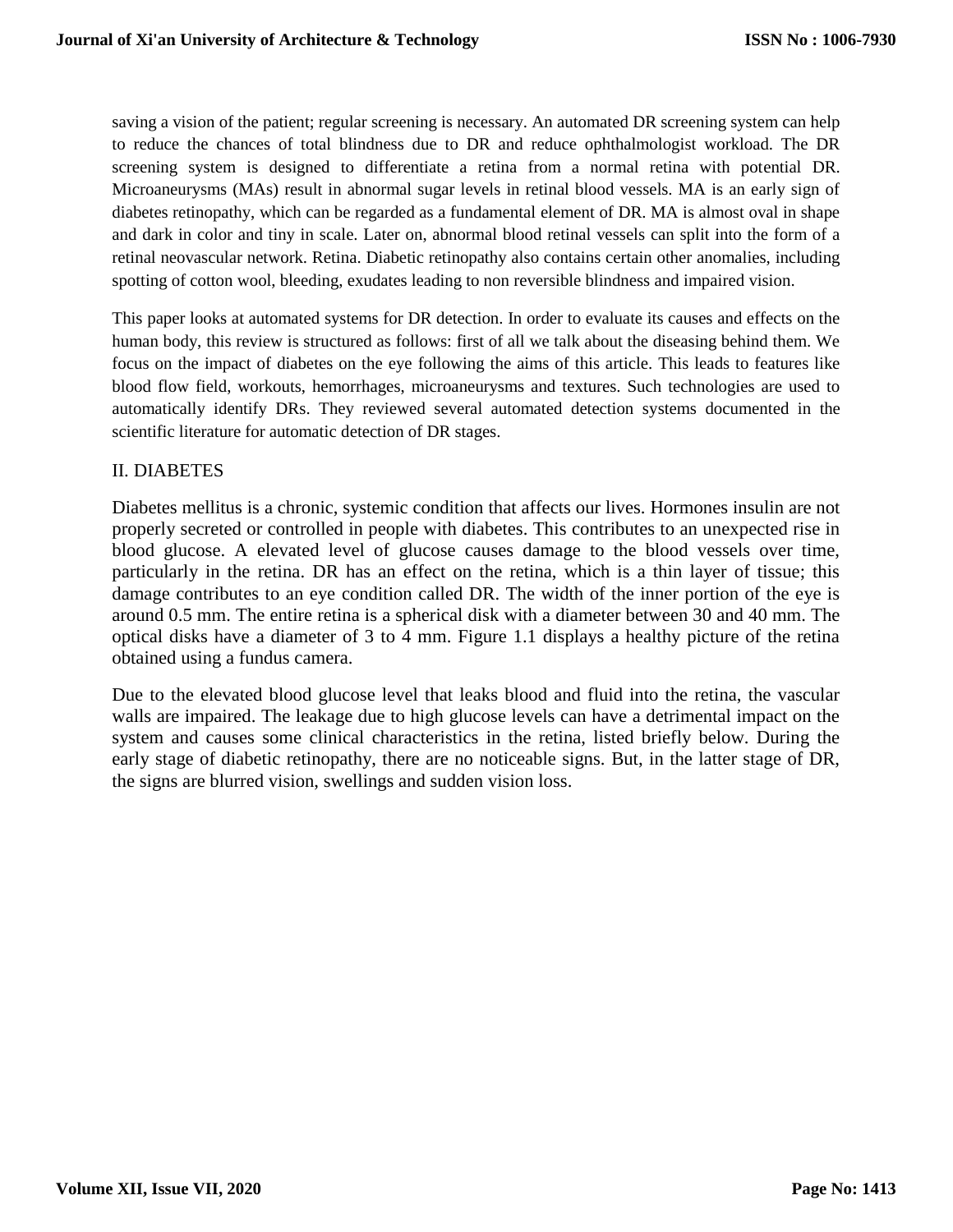

**Figure 1: Healthy Fundus Image**

## III. EYE ABNORMALITIES

Micro-aneurysm: Micro-aneurysm is the early crucial symptom of retinal injury. Microaneurysms consist of slight swelling of the retina's minuscule blood vessels and occur in capillary vessels as slight outpouchings. These are very small capillaries and are typically not seen in retinal pictures. Because of the local growth in scale, however, Micro-aneurysm appears as tiny red spots in colored fundus images between the visible retinal blood vessels. Figure 2 provides an example of Micro-aneurysm below.



**Figure 2: Micro Aneurysms**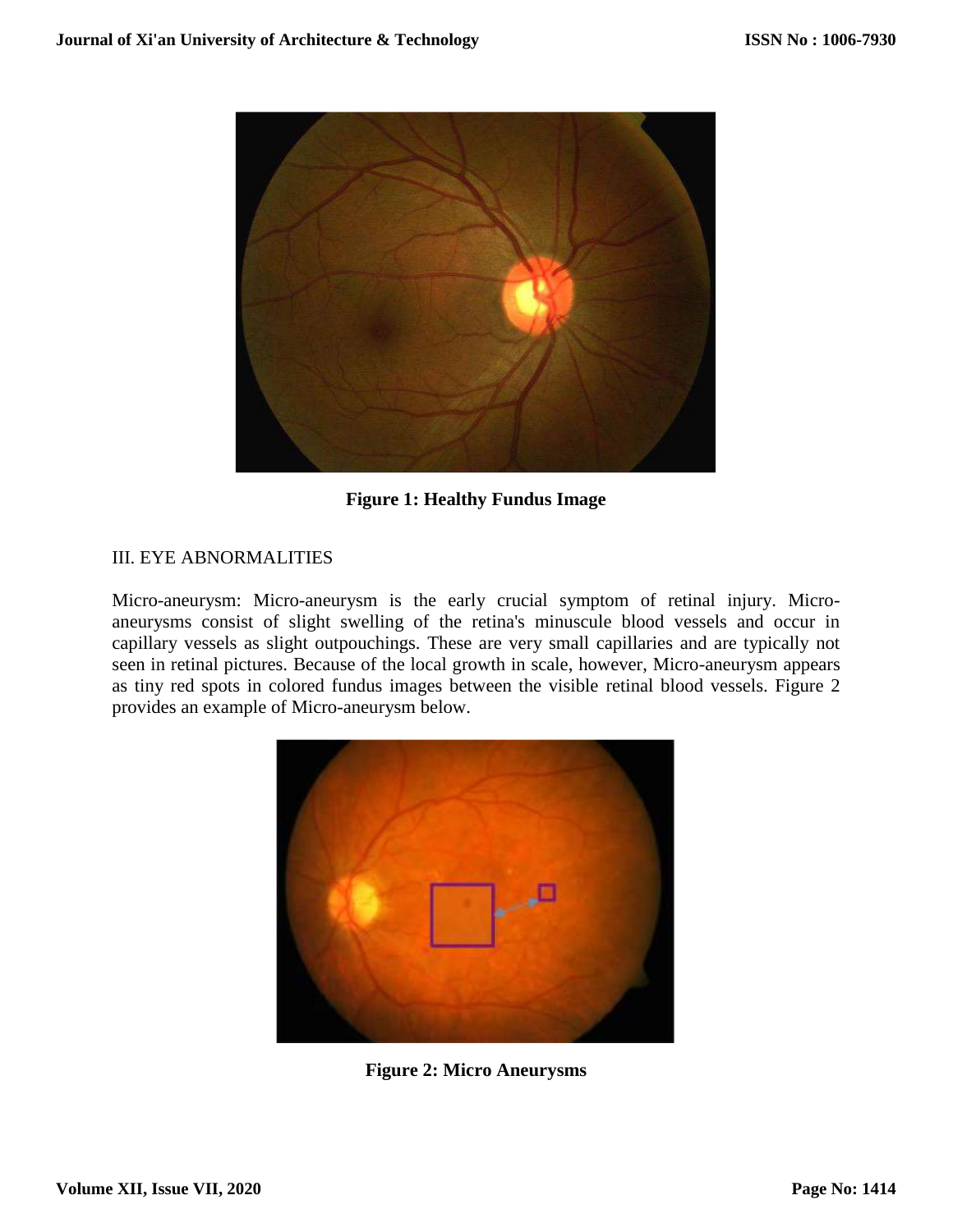**Hemorrhages:** Hemorrhages are evident with the degree of diabetic retinopathy. This is attributable to a poor capacitor leakage and the rise in retinal vessels is causing further damage and leakage. This suggests progression of diabetic retinopathy. It is known as a red spot with a margin that is irregular and is larger than micro aneurysms. Figure 3 gives an example of hemorrhages.



**Figure 3: Hemorrhages**

Hard Exudates: Hard exudates are white or yellowish, with small margins. They also look waxy, shiny or metallic. This is found deep within the retinal vessels in the outer layers of the retina. Exudates are often deposited along the retinal veins A fundus image with hard exudates is shown in Figure 4



**Figure 4: Hard Exudates**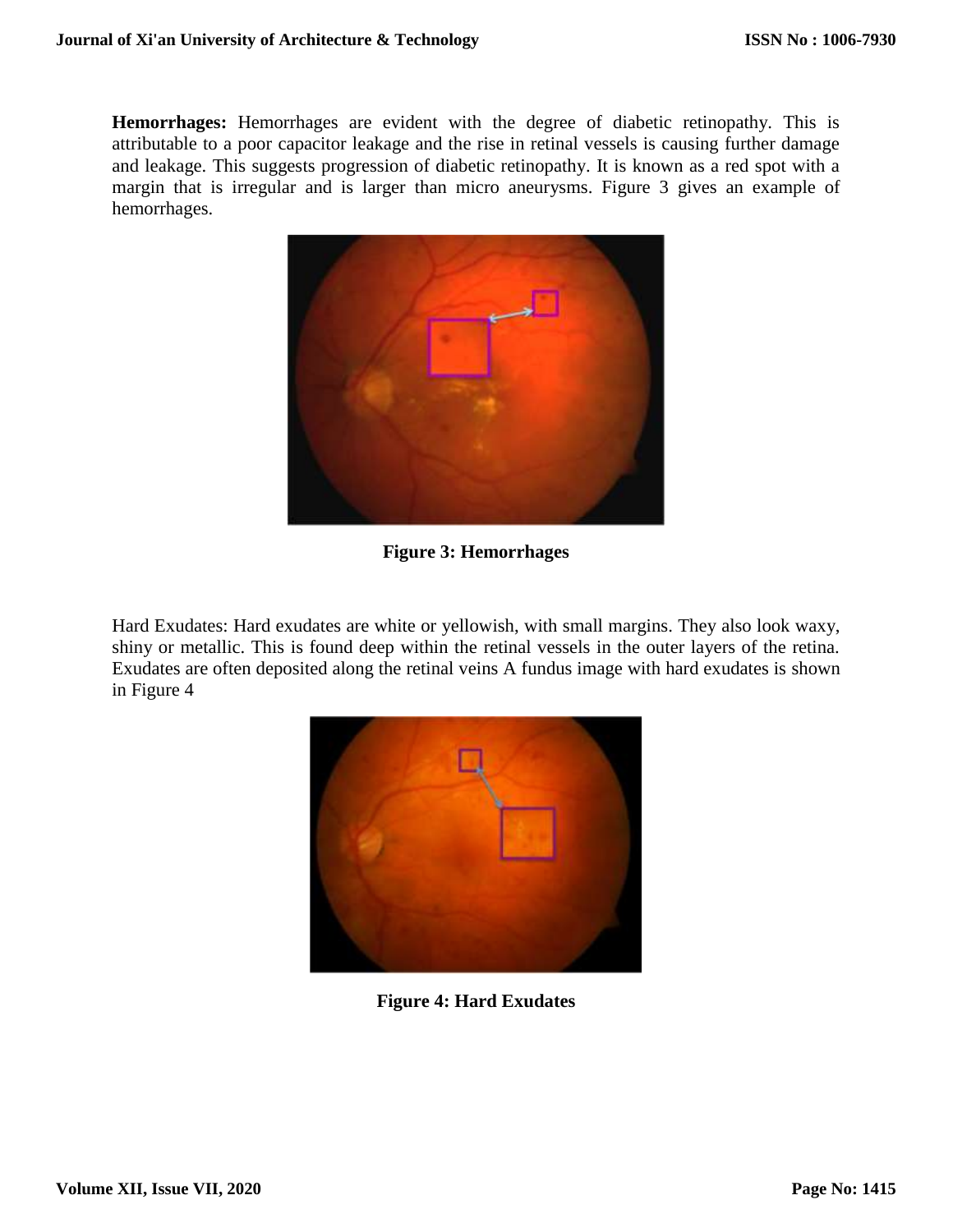**Soft exudates:** Cotton-wool spot (CWS) are infarcts of nerve fiber layer or arterial precapillary occlusions, also often referred to as soft exudates. In other words, it is a very small tissue ischemic case. Figure 5 shows a fundus image with cotton wool spots or soft exudates.



**Figure 5: Cotton Wool Spots**

**Neovascularization:** Neovascularization is a normal development, typically in the form of functional micro-vascular network, of new blood vessels (neo-+ vascular+ ization) which can perfude with red blood cells and acts as a collateral blood circulation in the reaction of local infusions or ischemia. The primary cause is a lack of corneal oxygen. Long-term contact lens use is a major factor, but lens or solution contamination may also be caused by damage or injury, chemical burns or the deposition of a film of a lens. Figure 6 shows an example of neovascularization in a fundus image.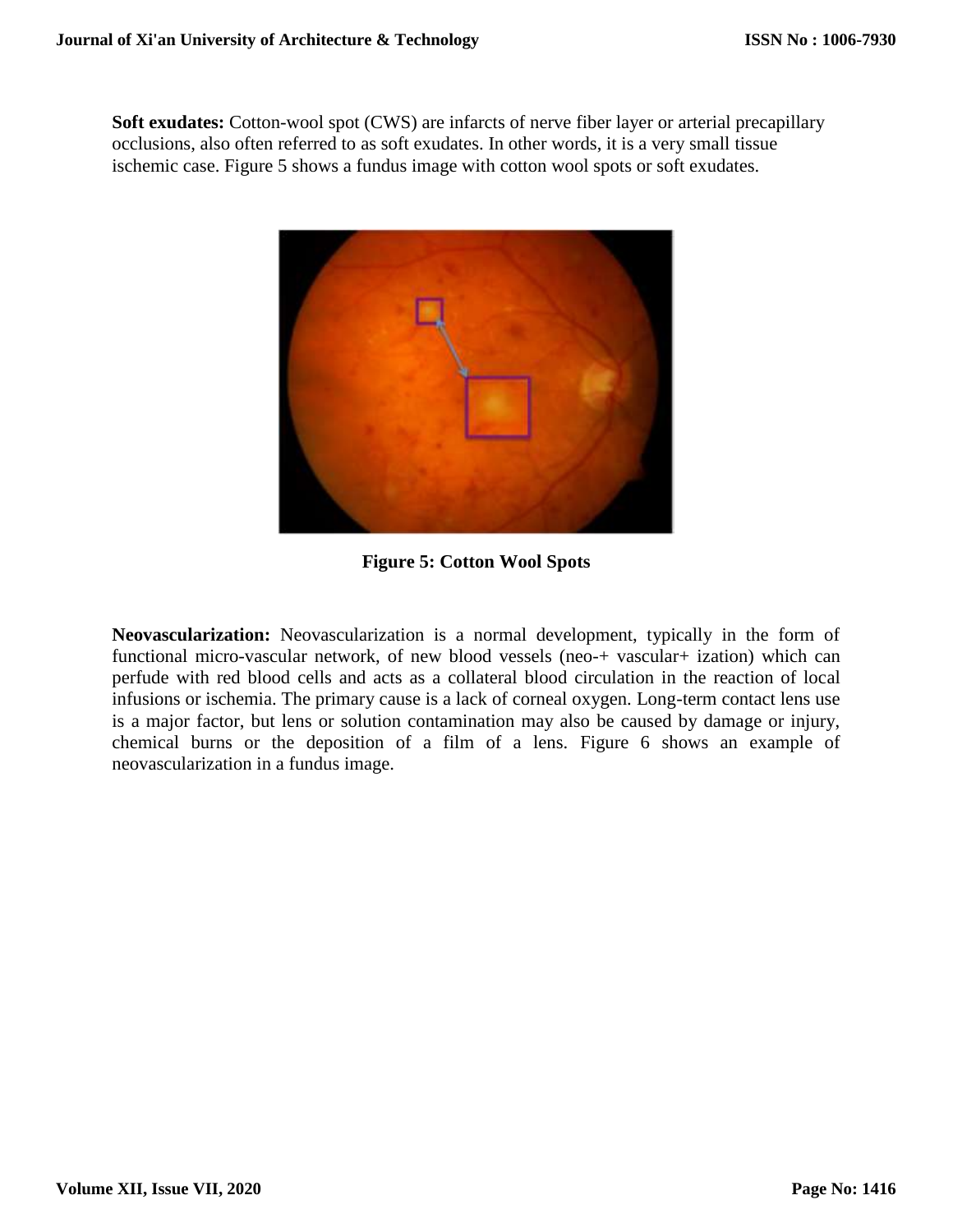

## **Figure 6: Neovascularization**

Diabetic Retinopathy develops through four stages, consisting of mild diabetic non-proliferating retinopathy (NPDR), moderate NPDR, extreme NPDR, and proliferative DDR. Mild NPDR is the first step in which micro aneurysms occurs early in this state. In this point, MAs and H appear as this disease progresses to moderate NPDR. Not only micro aneurysms, hard exudates,hemorrhages cotton wool spots appear in the severe NPDR phase. New blood vessels grow as this disease advances to the PDR stage. As a result, micro aneurysms are present in all of these four stages. For an automated pre-screening system, detection of micro aneurysms is critical.

## IV. METHODS OF DETECTION

DR detection is important because the progression of the disease may be reduced by treatment methods. Laser processing is used with most care procedures. Laser photocoagulation cauterizes the eye vessels which stops their leakage effectively. The fixation laser method decreases the thickening of the retinal. This can prevent retinal swelling from deteriorating. In particular, the risk of vision loss is reduced by 50 percent by this treatment. Improvement is possible in a small number of cases, with total vision loss.

Maher et al. [1], presented an automated system to analyze the retinal abnormal features. Better preprocessing techniques was utilized to attenuate the noise to improve the contrast and mean intensity. Hard exudates were detected and segmented from database images. Also, dark lesion detection methods were proposed by utilizing polynomial contrast enhancement. SVM based supervised learning tool were applied for data classification based on regression.

In a study by Somfai et al. [3] presented and evaluated a non-linear prediction method for early detection of DR on OCT images.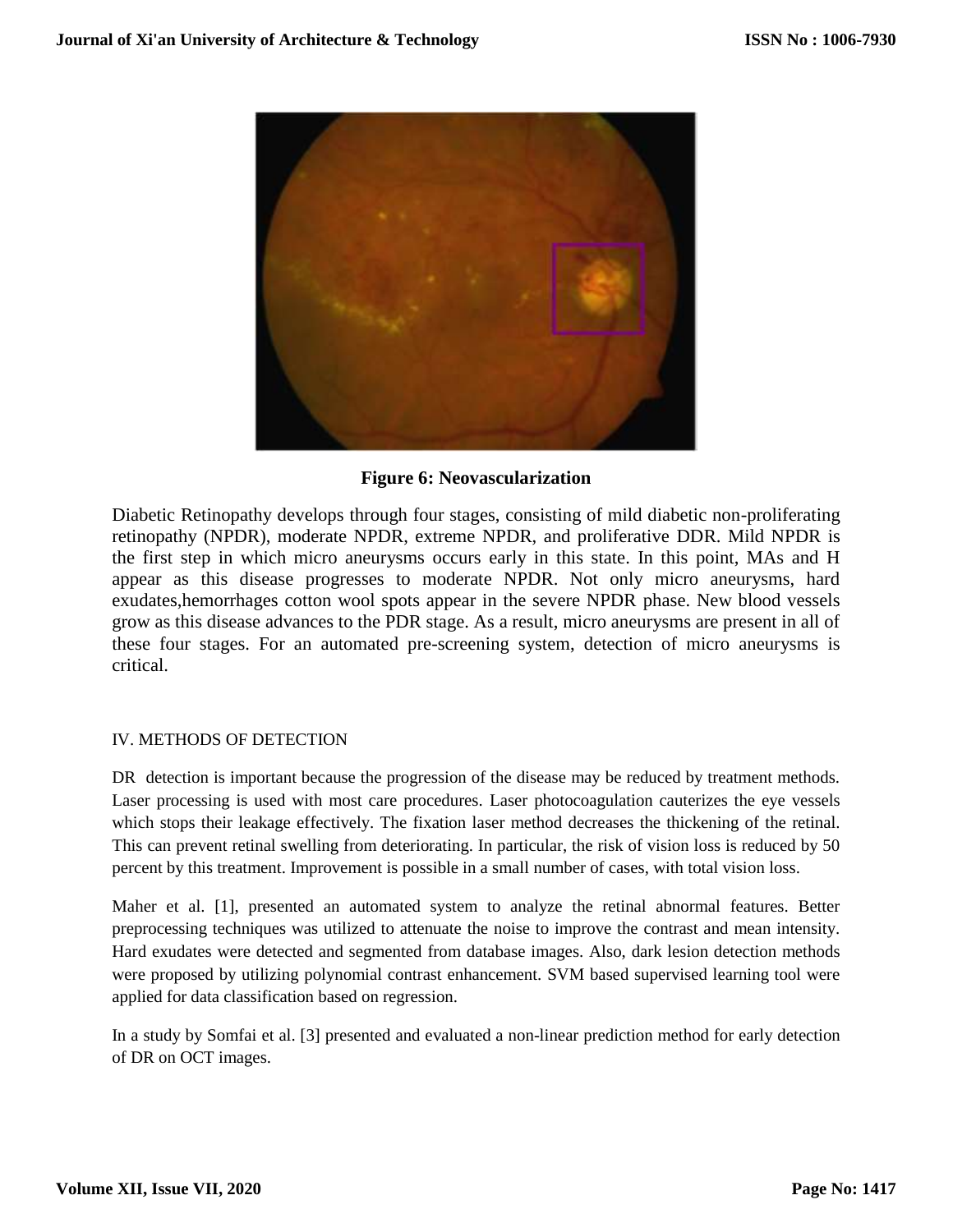Shruthi et al. [4] developed an automated system to identify early signs of DR. Retinal features were detected and extracted using Top-Hat and Bottom-Hat operations and K-means clustering technique. Statistical parameters were calculated and K-NN classifier was used to identify healthy and unhealthy retinal images.

Welikala et al. [7] described an automated method for detection of new vessels in the retinal images due to DR. Two vessel segmentation approaches were applied by using standard line operator and a novel modified line operator. Both operators were processed and features were measured from each binary vessel map to produce two separate feature sets. SVM were used for independent classification of each feature set and the combination of individual classification was used for final decision.

In different studies an automated analysis and detection of exudates due to DR was developed [8]. Both Fuzzy Logic and NN tool were utilized to identify the abnormalities in the foveal region. The BPN algorithm was used to minimize the objective function which was a multi-stage dynamic system optimization method. Kaur et al. [10] developed an automated system for normal and abnormal features from retinal fundus images for DR. Filter based approach was applied to segment the vessels and were tuned to match the vessels extracted and non-vessels based on thresholding method.

In another study, anatomical structures such as blood vessels, exudates and Mas were segmented [11]. Based on the segmented features, the gray level co-occurrence features were used to classify DR images. The classifier utilized was the SVM classifier.

Kumar et al. [12] developed an automated system for MAs detection in non-dilated RGB Fundus images. Early symptoms of DR were aimed to be detected to reduce the incidence of blindness. The proposed method followed fundamental steps as preprocessing, feature extraction based on texture feature and the last to classify the severity of DR.

Sopharak et al. presented an automated exudates detection using optimally adjusted morphological operators even for low contrast images [14]. The proposed system, work effectively even on a poor computing system.

#### V. CONCLUSION

Digital imagery was recently made available as a DR screening tool. It offers high quality permanent retinal appearance records that can be used for progression monitoring and treatment response and that can be checked by an ophthalmologist, and the possibility to process digital images using automated analysis. In more than 50 % of the cases, blindness caused by DR can be prevented by a combination of both correct and early detection and adequate care. It is therefore essential to perform frequent DR screenings in patients with diabetes. We addressed several methods for extracting characteristics and automated DR level identification in this paper.